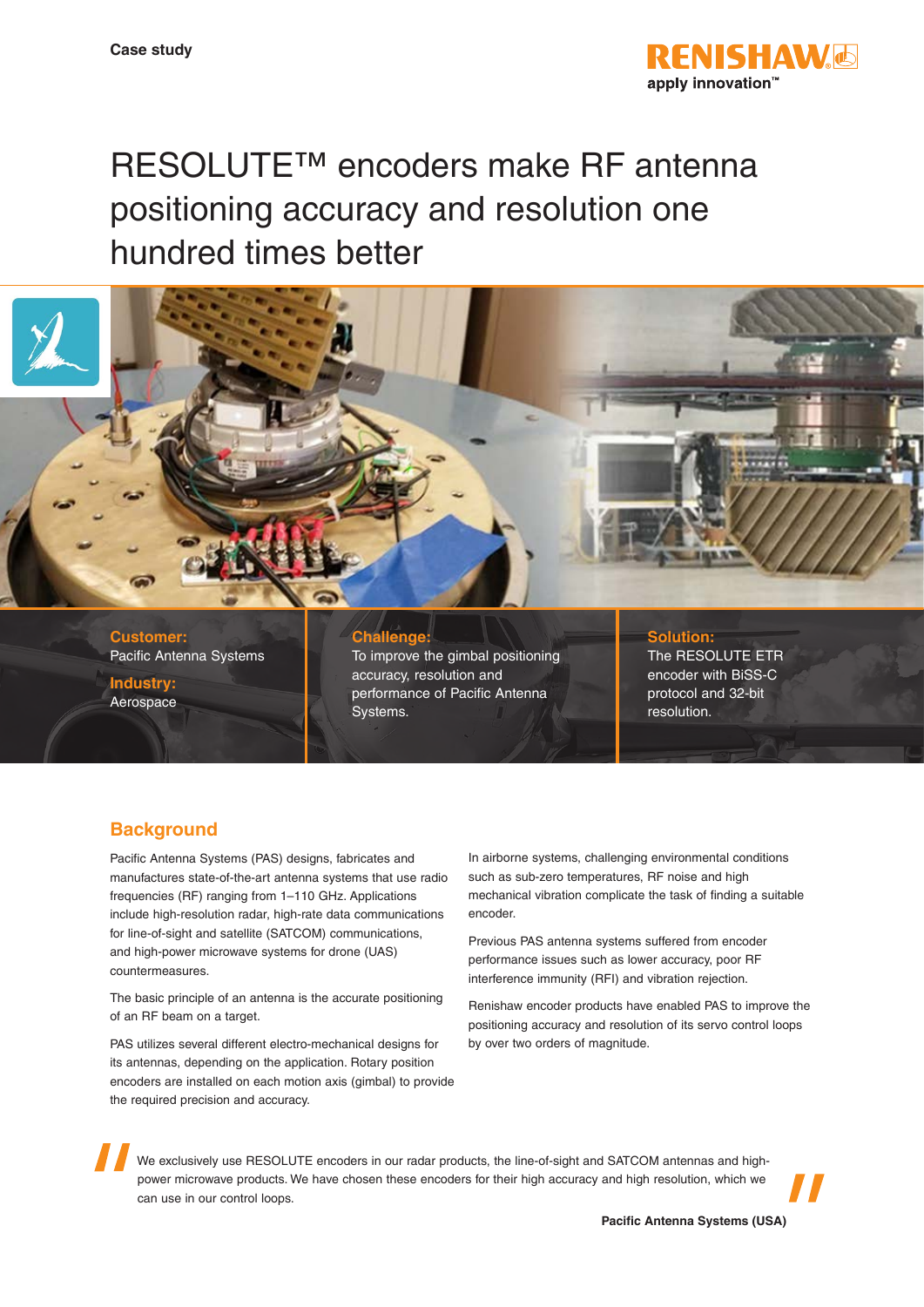#### **Challenge**

Radar and RF communications systems for airborne applications need to be light-weight, compact and powerful. These systems must also be modular and easy to assemble.

Anthony J. Macri, Vice President of PAS, explains how this impacts design:

"We use the acronym: Size, Weight and Power (SWAP). For everything we do on the airborne radar and the comms side, SWAP is an extremely important parameter.

For us, the challenge is to put a beam on a target. We use very tight beams in our RF systems, especially in the millimetre (mm) wavelength regime. Beam spread can be as low as several hundredths of a degree at W-band (95 GHz).

When we mount the antenna on a platform, there is an error budget for the navigation data. If the accuracy and resolution of the gimbal encoders is poor, then the RSS pointing error of a system will increase and we will be unable to find the target."

PAS airborne communication systems are vital for the highdata rate communications of aircraft such as NASA's WB57 research plane. The encoder on each gimbal must function at altitudes of over 40,000 ft and at temperatures below ‑40 F. High rotational speeds and accelerations are also essential in order to allow fast beam pointing and scanning operations.

Encoders are critical components in communications and radar applications and need to be highly reliable, as a failure could potentially endanger lives.

We noticed that the RESOLUTE encoders were highly immune to vibration. If the encoder were to oscillate and lose count, then the control loop would be compromised. RESOLUTE encoders provide us with the level of accuracy and robustness that we need.

#### **Solution**

PAS uses different gimbal designs for its monostatic radar and comms systems, but they all use the RESOLUTE absolute optical encoder with BiSS-C serial protocol and 26-bit or 32-bit resolution options.

"We exclusively use RESOLUTE encoders in our radar products, the line-of-sight and SATCOM antennas and highpower microwave products. We have chosen these encoders for their high accuracy and high resolution, which we can use in our control loops. We've flown them on UH60 Blackhawk helicopters, as part of the collision avoidance radar, and the vibration environment on a Blackhawk is extremely challenging. We noticed that the RESOLUTE encoders were highly immune to vibration. If the encoder were to oscillate and lose count, then the control loop would be compromised. RESOLUTE encoders provide us with the level of accuracy and robustness that we need," says Mr Macri.

PAS monostatic radar systems feature a stack-up of components that include the RF array feed at the bottom, and a series of lenses mounted on two-axis gimbals and powered by a direct-drive motor. Each motor is mechanically coupled to a RESOLUTE Extended Temperature Range (ETR) encoder with a 75 mm D-section RESA ring scale for feedback control of the lens rotation.

"The encoders are offset and coupled directly to the drive, as the motors are very small. A motor has a rotor and a stator component, so what we do is couple the ring to the rotor component. As the motor starts to spin, it accurately rotates the ring with respect to the encoder readhead, which is placed outside the entire mechanism. The beauty of the radar application is that the RF energy propagates in free space through the bore of each motor," adds Mr Macri.

The RF comms systems are of an analogous design but feature more traditional slip rings, rotary joints and coaxial media. In this case, the open bore of Renishaw's RESA ring provides the space and functionality needed at the top end of each rotation axis.

**Pacific Antenna Systems (USA)**



PAS antenna gimbal assembly on a shock and vibration test stand



PAS antenna and gimbal assembly on the undercarriage of an aircraft